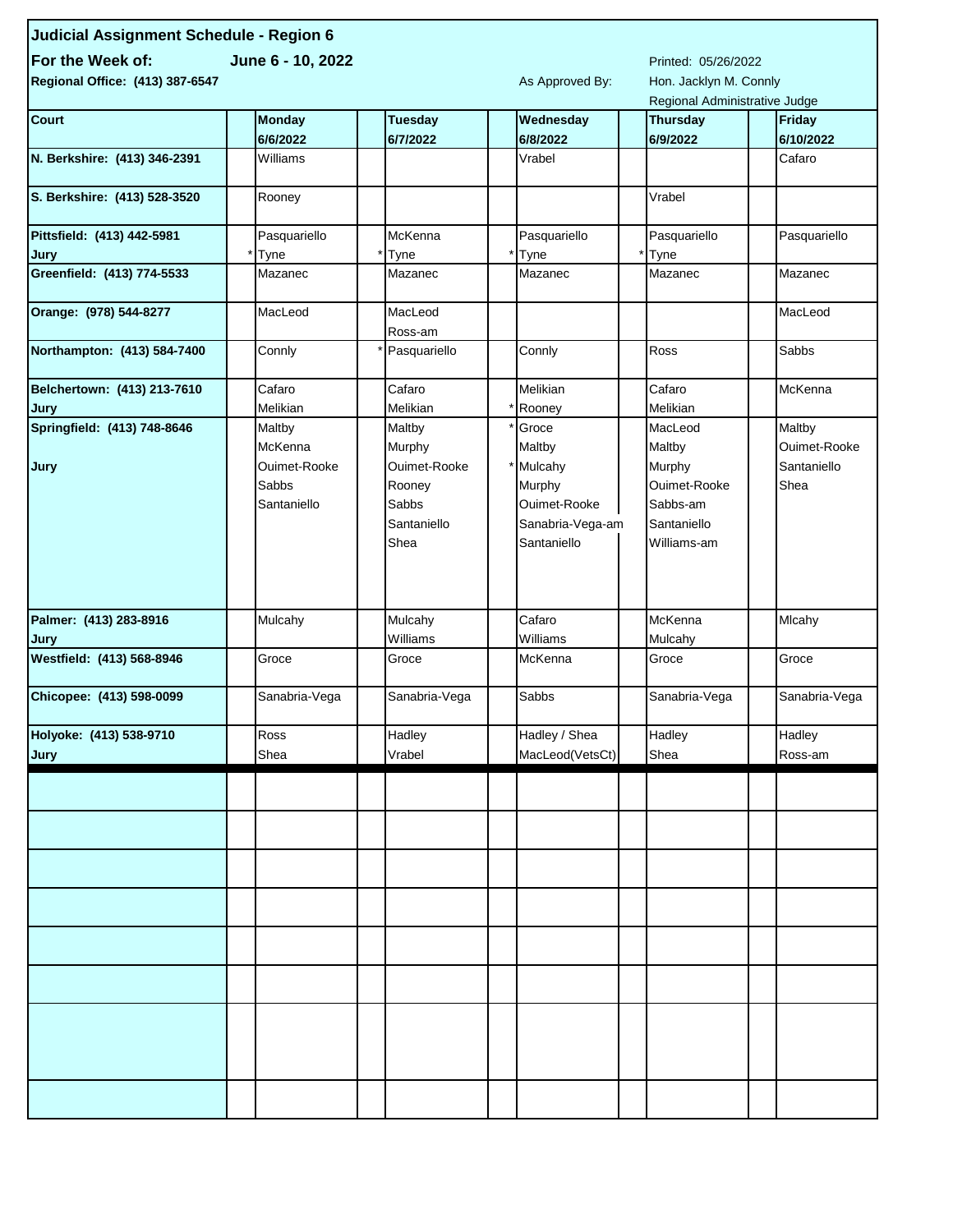| Judicial Assignment Schedule - Region 6                       |                       |                    |      |                               |  |                                                         |  |               |  |
|---------------------------------------------------------------|-----------------------|--------------------|------|-------------------------------|--|---------------------------------------------------------|--|---------------|--|
| For the Week of:<br>June 13 - 17, 2022<br>Printed: 05/26/2022 |                       |                    |      |                               |  |                                                         |  |               |  |
| Regional Office: (413) 387-6547                               |                       | As Approved By:    |      |                               |  |                                                         |  |               |  |
|                                                               |                       |                    |      |                               |  | Hon. Jacklyn M. Connly<br>Regional Administrative Judge |  |               |  |
| <b>Court</b>                                                  | <b>Monday</b>         | <b>Tuesday</b>     |      | Wednesday                     |  | Thursday<br><b>Friday</b>                               |  |               |  |
|                                                               | 6/13/2022             | 6/14/2022          |      | 6/15/2022                     |  | 6/16/2022                                               |  | 6/17/2022     |  |
| N. Berkshire: (413) 346-2391<br>Jury                          | Rota                  | Rota               |      | Vrabel                        |  | Rota                                                    |  | Rota          |  |
| S. Berkshire: (413) 528-3520                                  | McKenna               |                    |      |                               |  | Vrabel                                                  |  |               |  |
| Pittsfield: (413) 442-5981                                    | Pasquariello<br>Smyth | McKenna<br>Smyth   |      | Pasquriello<br>Smyth          |  | Pasquariello                                            |  | Pasquariello  |  |
| Greenfield: (413) 774-5533                                    | Cafaro                | Cafaro             |      | Cafaro                        |  | Cafaro                                                  |  | Mazanec       |  |
| Jury                                                          | Mazanec               | Mazanec            |      | Mazanec                       |  | Mazanec                                                 |  |               |  |
| Orange: (978) 544-8277                                        | MacLeod               | MacLeod<br>Ross-am |      |                               |  |                                                         |  | MacLeod       |  |
| Northampton: (413) 584-7400                                   | Connly                | Pasquariello       |      | Connly                        |  | MacLeod                                                 |  | Connly        |  |
| Belchertown: (413) 213-7610                                   | Melikian<br>Ross      | Melikian<br>Rooney |      | Melikian<br>Williams (1.0Spm) |  | Rooney<br>Williams                                      |  | Melikian      |  |
| Jury<br>Springfield: (413) 748-8646                           | Maltby                | Maltby             |      | Groce                         |  | Maltby                                                  |  | Maltby        |  |
|                                                               | Ouimet-Rooke          | Murphy             |      | Maltby                        |  | Melikian                                                |  | McKenna       |  |
| Jury                                                          | Rooney                | Ouimet-Rooke-am    |      | McKenna                       |  | Murphy                                                  |  | Ouimet-Rooke  |  |
|                                                               | Sabbs                 | Sabbs              |      | Mulcahy                       |  | Ouimet-Rooke                                            |  | Rooney        |  |
|                                                               | Williams              | Shea               |      | Murphy                        |  | Sabbs                                                   |  | Sabbs         |  |
|                                                               |                       | Williams           |      | Ouimet-Rooke                  |  | Santaniello                                             |  | Santaniello   |  |
|                                                               |                       |                    |      | Sabbs                         |  | Shea                                                    |  | Williams      |  |
|                                                               |                       |                    |      |                               |  |                                                         |  |               |  |
| Palmer: (413) 283-8916                                        | Mulcahy               | Mulcahy            | Rota |                               |  | Mulcahy                                                 |  | Cafaro        |  |
| Westfield: (413) 568-8946                                     | Groce                 | Groce              |      | Rooney                        |  | Groce                                                   |  | Groce         |  |
| Chicopee: (413) 598-0099                                      | Sanabria-Vega         | Sanabria-Vega      |      | Sanabria-Vega                 |  | Sanabria-Vega                                           |  | Sanabria-Vega |  |
| Holyoke: (413) 538-9710                                       | Hadley                | Hadley             |      | MacLeod(VetsCt)               |  | Hadley                                                  |  | Hadley        |  |
| Jury                                                          | Shea                  | Vrabel             |      | Shea                          |  | McKenna                                                 |  | Shea          |  |
|                                                               |                       |                    |      |                               |  |                                                         |  |               |  |
|                                                               |                       |                    |      |                               |  |                                                         |  |               |  |
|                                                               |                       |                    |      |                               |  |                                                         |  |               |  |
|                                                               |                       |                    |      |                               |  |                                                         |  |               |  |
|                                                               |                       |                    |      |                               |  |                                                         |  |               |  |
|                                                               |                       |                    |      |                               |  |                                                         |  |               |  |
|                                                               |                       |                    |      |                               |  |                                                         |  |               |  |
|                                                               |                       |                    |      |                               |  |                                                         |  |               |  |
|                                                               |                       |                    |      |                               |  |                                                         |  |               |  |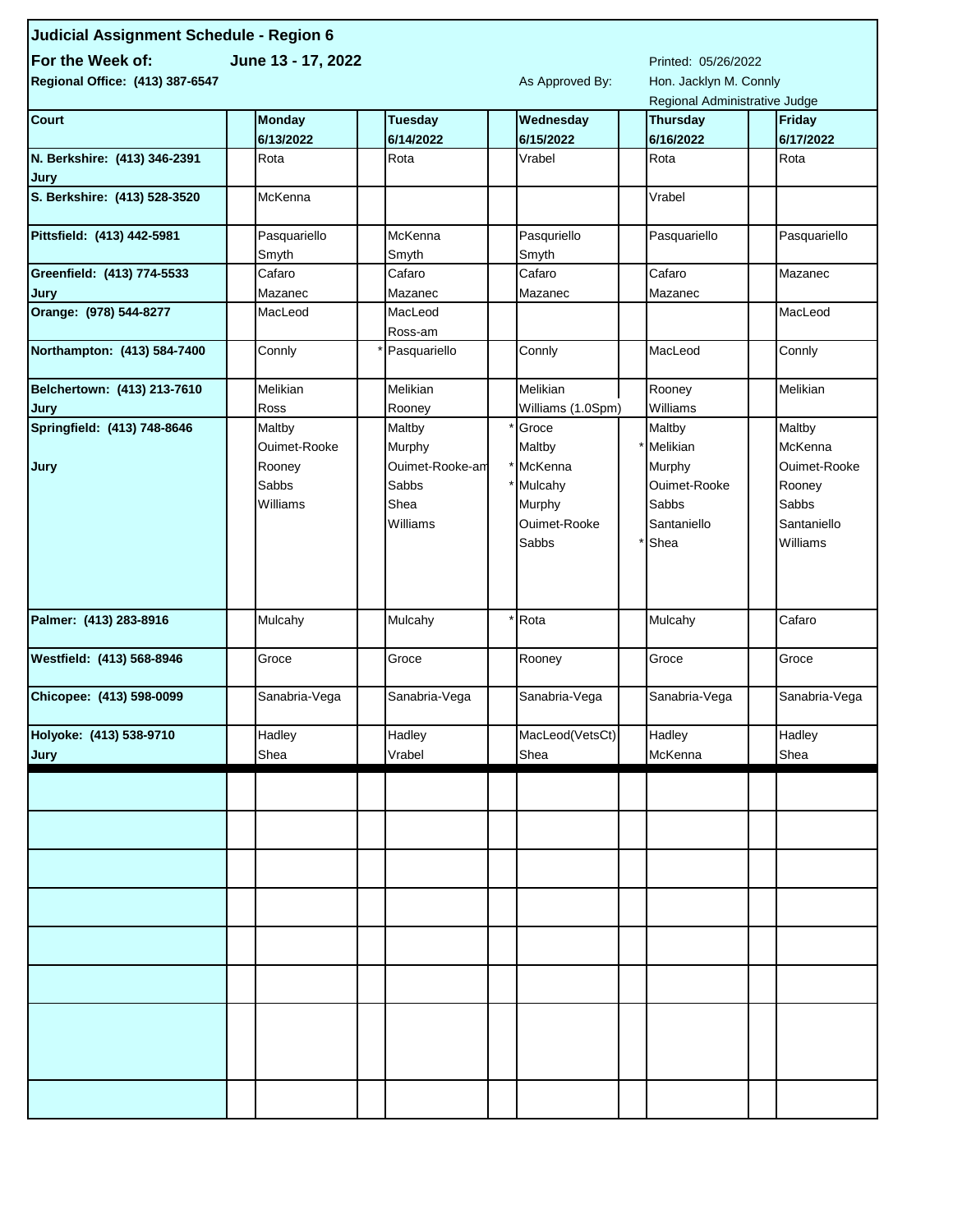| Judicial Assignment Schedule - Region 6               |               |  |                |                     |                   |  |                               |  |               |  |
|-------------------------------------------------------|---------------|--|----------------|---------------------|-------------------|--|-------------------------------|--|---------------|--|
| For the Week of:                                      |               |  |                | Printed: 05/26/2022 |                   |  |                               |  |               |  |
| June 20 - 24, 2022<br>Regional Office: (413) 387-6547 |               |  |                |                     | As Approved By:   |  | Hon. Jacklyn M. Connly        |  |               |  |
|                                                       |               |  |                |                     |                   |  | Regional Administrative Judge |  |               |  |
| <b>Court</b>                                          | <b>Monday</b> |  | <b>Tuesday</b> |                     | Wednesday         |  | <b>Thursday</b>               |  | <b>Friday</b> |  |
|                                                       | 6/20/2022     |  | 6/21/2022      |                     | 6/22/2022         |  | 6/23/2022                     |  | 6/24/2022     |  |
| N. Berkshire: (413) 346-2391                          | н             |  | Rota           |                     | Rota              |  |                               |  | Rota          |  |
| S. Berkshire: (413) 528-3520                          |               |  | Vrabel         |                     |                   |  | Rota                          |  |               |  |
| Pittsfield: (413) 442-5981                            |               |  | Pasquariello   |                     | Smyth             |  | Smyth                         |  | Smyth         |  |
| Jury                                                  | $\mathbf{o}$  |  |                |                     | Tyne              |  | Tyne                          |  | Tyne          |  |
| Greenfield: (413) 774-5533<br>Jury                    |               |  | Mazanec        |                     | Mazanec           |  | MacLeod<br>Mazanec            |  | Mazanec       |  |
| Orange: (978) 544-8277                                |               |  | MacLeod        |                     |                   |  |                               |  | MacLeod-am    |  |
| Northampton: (413) 584-7400<br>Jury                   | L             |  | Cafaro<br>Tyne |                     | Pasquariello      |  | Pasquariello                  |  | Pasquariello  |  |
| Belchertown: (413) 213-7610                           |               |  | Melikian       |                     | Melikian          |  | Melikian                      |  | Melikian      |  |
| Springfield: (413) 748-8646                           |               |  | Ouimet-Rooke   |                     | Mulcahy           |  | Murphy                        |  | Maltby        |  |
|                                                       |               |  | Sabbs          |                     | Murphy            |  | Ouimet-Rooke                  |  | Murphy        |  |
| Jury                                                  |               |  | Santaniello    |                     | Ouimet-Rooke      |  | Santaniello                   |  | Ouimet-Rooke  |  |
|                                                       |               |  | Shea           |                     | Sabbs             |  | Shea                          |  | Sabbs         |  |
|                                                       |               |  |                |                     | Santaniello       |  |                               |  | Santaniello   |  |
|                                                       |               |  |                |                     |                   |  |                               |  | Shea          |  |
|                                                       |               |  |                |                     |                   |  |                               |  |               |  |
|                                                       | D             |  |                |                     |                   |  |                               |  |               |  |
|                                                       |               |  |                |                     |                   |  |                               |  |               |  |
|                                                       |               |  |                |                     |                   |  |                               |  |               |  |
| Palmer: (413) 283-8916                                |               |  | Mulcahy        |                     | Shea              |  | Mulcahy                       |  | Mulcahy       |  |
| Westfield: (413) 568-8946<br>Jury                     | A             |  | McKenna        |                     | Cafaro<br>McKenna |  | McKenna                       |  | McKenna       |  |
| Chicopee: (413) 598-0099                              |               |  | Sanabria-Vega  |                     | Sanabria-Vega     |  | Sanabria-Vega                 |  | Sanabria-Vega |  |
|                                                       |               |  |                |                     |                   |  | (1.0S am)                     |  |               |  |
| Holyoke: (413) 538-9710                               |               |  | Hadley         |                     | Hadley            |  | Hadley                        |  | Cafaro        |  |
|                                                       | Y             |  | Rooney         |                     | MacLeod(VetsCt)   |  |                               |  | Hadley        |  |
|                                                       |               |  |                |                     |                   |  |                               |  |               |  |
|                                                       |               |  |                |                     |                   |  |                               |  |               |  |
|                                                       |               |  |                |                     |                   |  |                               |  |               |  |
|                                                       |               |  |                |                     |                   |  |                               |  |               |  |
|                                                       |               |  |                |                     |                   |  |                               |  |               |  |
|                                                       |               |  |                |                     |                   |  |                               |  |               |  |
|                                                       |               |  |                |                     |                   |  |                               |  |               |  |
|                                                       |               |  |                |                     |                   |  |                               |  |               |  |
|                                                       |               |  |                |                     |                   |  |                               |  |               |  |